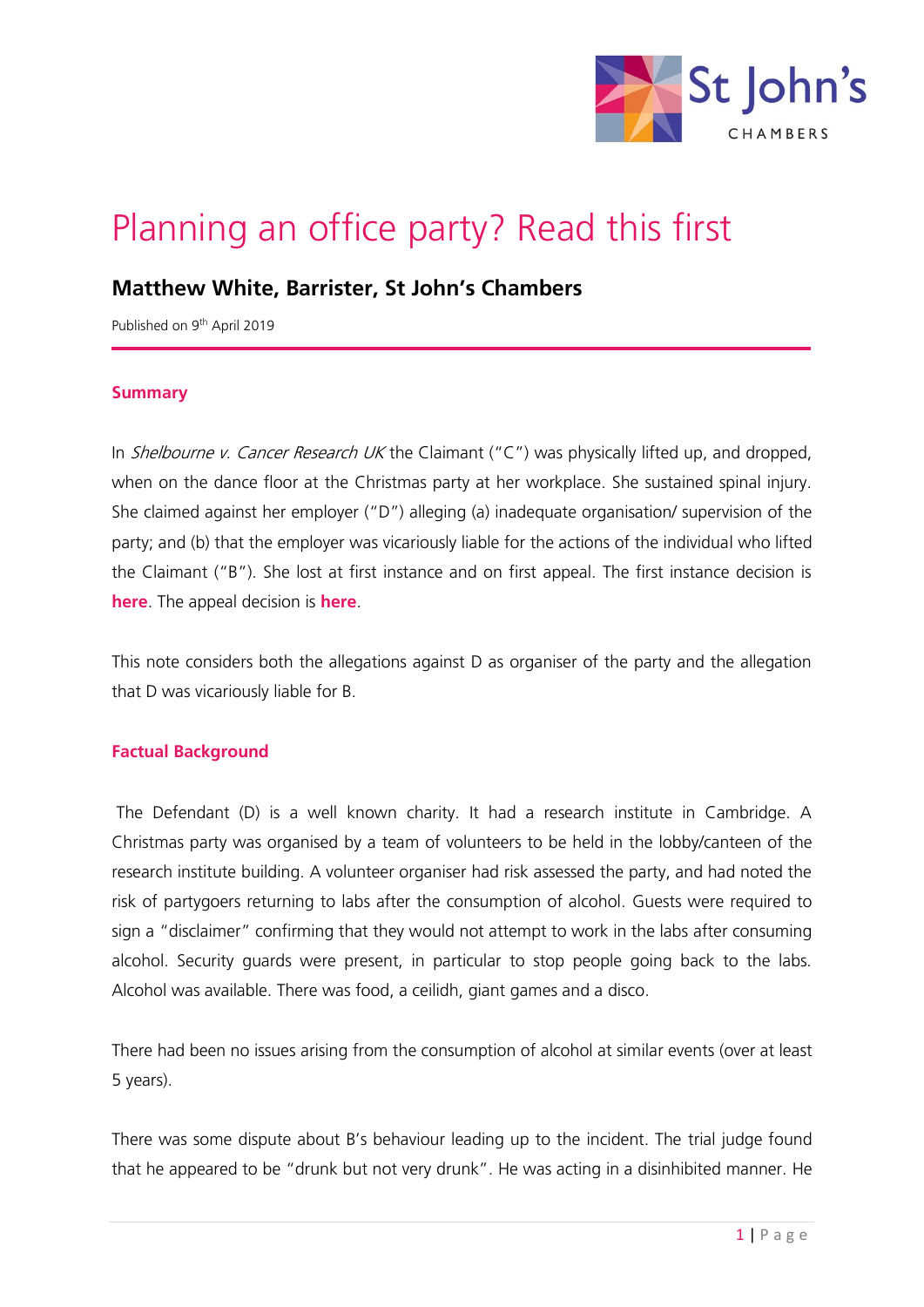had lifted other women, including one of the organisers (who had earlier allowed him to bring his own small bottle of vodka into the party), before attempting to lift C.

After the incident there was an investigation which led to recommendations: (1) amend the declaration signed by guests to include saying that they would act responsibly; (2) send an email in advance of the event encouraging responsible behaviour; (3) ask anyone behaving inappropriately to leave immediately (which was said to be "unwritten policy" in any event). To illustrate the dispute here I'm going to put the facts in 2 different ways. Every one of the facts set out below is accurate. Spot the difference.

1) The risk from drinking at the party had been identified, but the only *written* concern was to stop people returning to the labs. Indeed the risk assessment used was one suitable for lab work because that was the only type of risk assessment that the assessor had any training in. He had no training in how to run or risk assess a party. B, who had been allowed to bring his own alcohol into the party, got drunk and lifted other women, including one of the party organisers, who had done nothing about it. Tickets could be sold to anyone. The organisers were not trained to organise or risk assess this sort of event. The security guards were not trained how to look after an event like this. After the incident an internal investigation found that steps should be taken to ensure that guests behave responsibly.

2) The party was not paid for by the employer. It was organised by volunteers from within the workforce in their own time. It was not compulsory (or expected) that people would attend. Attendees could be expected to be connected to the research institute (working there or guests of those who work there). There had never been a problem with alcohol consumption at this party before. The volunteers had risk assessed the party (how often do you see that?), had arranged security guards to be present, and attendees were expected to sign a declaration confirming that they would not attempt to do lab work after drinking.

# **The claim in negligence**

The allegations of negligence were wide-ranging, but cut down to their essence were:-

- 1) There ought to have been warnings or advice to attendees about their behaviour;
- 2) There ought to have been a policy about alcohol consumption;
- 3) There ought to have been a policy to intervene if any attendee(s) became intoxicated;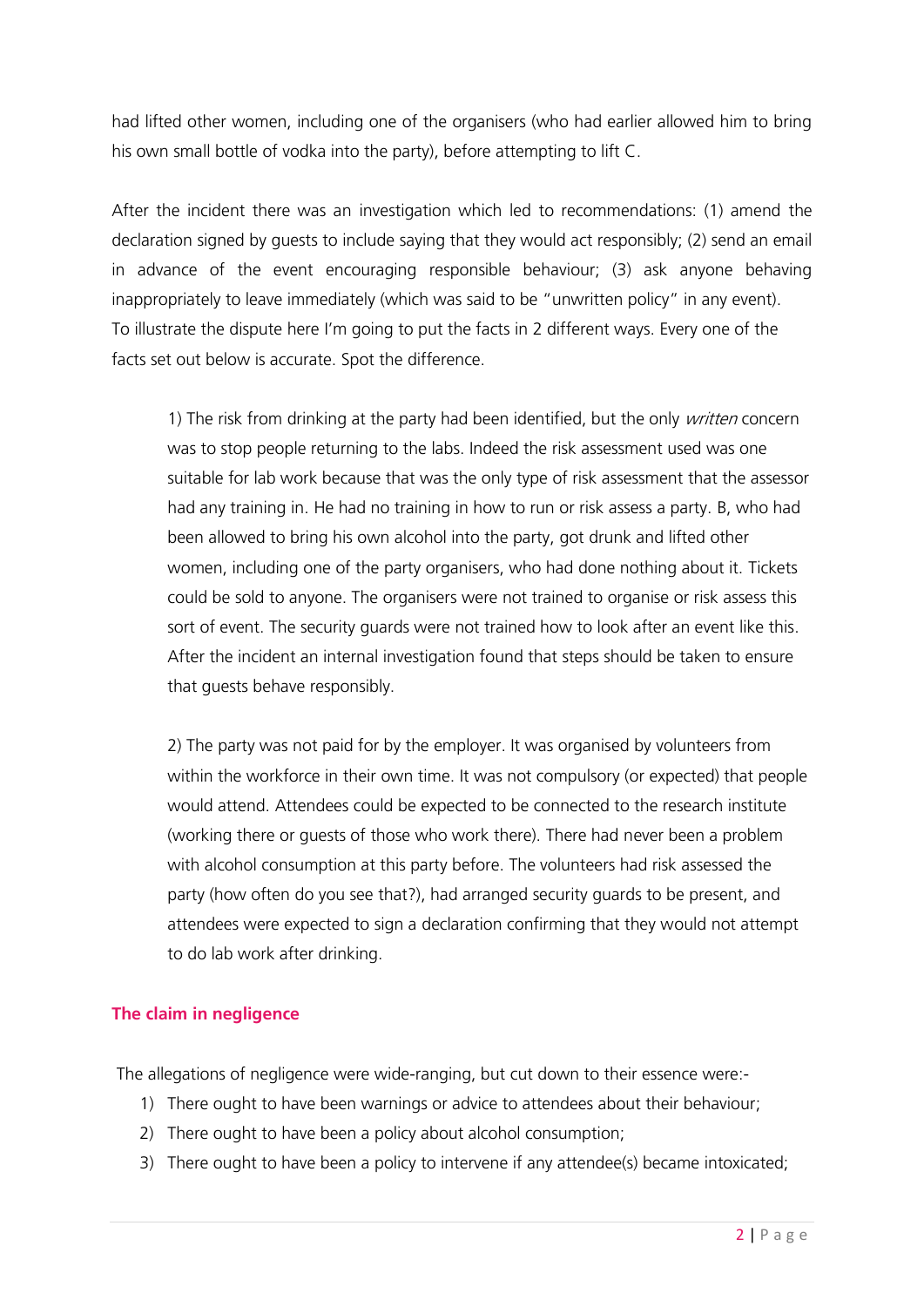- 4) The party should have been more closely monitored/supervised to spot and deal with intoxicated guests;
- 5) B ought to have been spotted and thrown out.

Some of these allegations were plainly based on the post-incident report.

The judge at first instance (Recorder Catford) found that there was a foreseeable risk of harm such that D owed a duty of care in negligence, and that that duty could in certain circumstances extend to the actions of a third party. However, he also found that there was no breach of the duty.

The judge was influenced by Everett & Another v. Comojo (UK) Ltd (t/a Metropolitan) & Others [2012] 1 WLR 150. Factors of particular influence were that attendees were limited to those connected with the research institute and there had been no incidents over previous years. The judge regarded the steps taken to prevent access to the labs by people who had been drinking as a reasonable response to risks arising from alcohol consumption in the circumstances. He was also satisfied that nothing was seen or reported about B's behaviour on the night which ought to have required him being spoken to or asked to leave.

Overall the judge was satisfied that D had taken reasonable care. On appeal Lane J agreed.

# **Vicarious liability**

So far, so good. But B was obviously in breach of duty to C; if D were vicariously liable for that then C's claim would succeed.

Vicarious liability has had a lot of attention in recent years. The modern starting point has to be the twin cases of Cox v. Ministry of Justice [2016] AC 660 and Mohamud v. WM Morrison Supermarkets PLC [2016] AC 677 in which the Supreme Court set out the current approach:-(1) consider whether the relationship between wrongdoer and defendant is such that defendant can be made vicariously liable; and (2) consider whether or not the conduct of the wrongdoer relates to the relationship sufficiently that vicarious liability is imposed.

# The first instance decision

The judge found that whilst B was not employed by D, his role as a visiting scientist meant that he was sufficiently integral to the business of D for D to be at least *potentially* vicariously liable. That is, the first of the above 2 questions (the "Cox" question) was answered against D.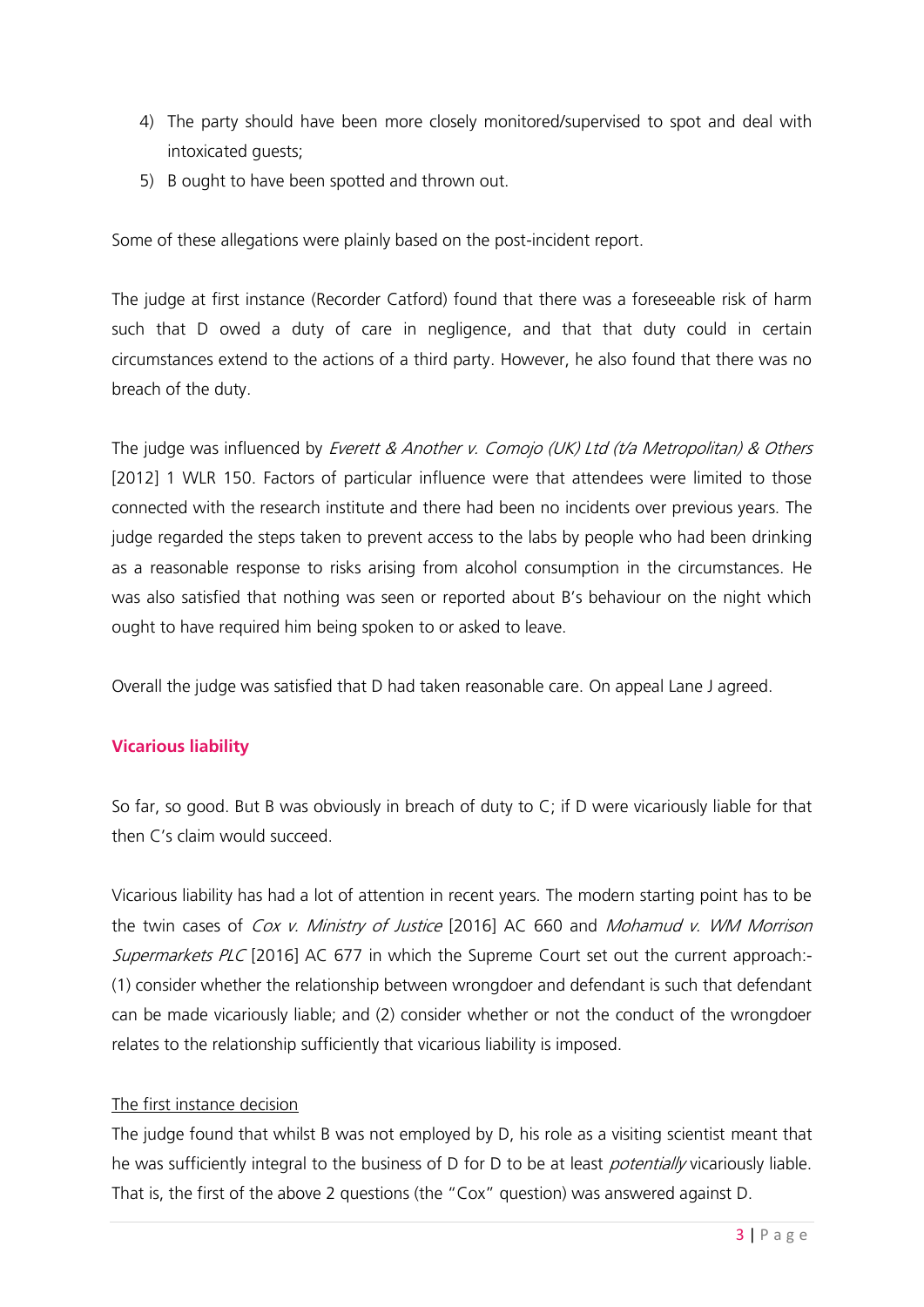However, the judge also found that C could not get past the second of the issues identified by the Supreme Court. The judge referred to Lord Reed in *Cox* (para 30) and the requirement that assigned activities must have created the risk of the wrongdoer committing a tort. Providing mere opportunity is not enough (Lister v. Hesley Hall [2002] 1 AC 215). The judge expressed the test (quoting Lord Toulson in *Mohamud*) as "whether there is sufficient connection between the wrongdoer's employment and his conduct towards the claimant to make the defendants legally responsible", alternatively (quoting Lord Steyn in *Lister*) as whether the conduct was "so closely connected to his employment that it would be fair and just to hold the employers vicariously liable".

"It is a matter of judgment to decide on which side of the line any case lies, in terms of being sufficiently closely connected with assigned activities. The cases involving assault by employees of members of the public where they are employed to engage with the public will often fall on the side of liability. The acts often take place during or immediately following on from their employed duties. In those cases it may be said to be artificial to divorce the wrongful act from what the assailant was employed to do. In my judgment, the present case falls on the other side of the line, where there is insufficient connection. In my judgment, his role with [D] did nothing more than provide an opportunity for this unfortunate accident."

This case was akin to *Graham v. Commercial Bodyworks* [2015] ICR 665 (claimant's overalls deliberately sprinkled with highly flammable thinning agent in a workshop and lighter then used near him): rather than the dance floor lift being connected with his duties, B was engaged on a frolic of his own.

This, of course, is not the only Christmas party case to be heard recently. Readers will be aware of Bellman v. Northampton Recruitment. That case had been decided at first instance ([2017] IRLR 2124, HHJ Cotter QC sitting as a High Court Judge) before the first instance judgment in Shelbourne was given. It is the first instance decision that is mentioned in Recorder Catford's judgement. The facts of Bellman were that staff were expected to attend the Christmas Party. At an after-party at a hotel later that evening, the managing director punched a sales manager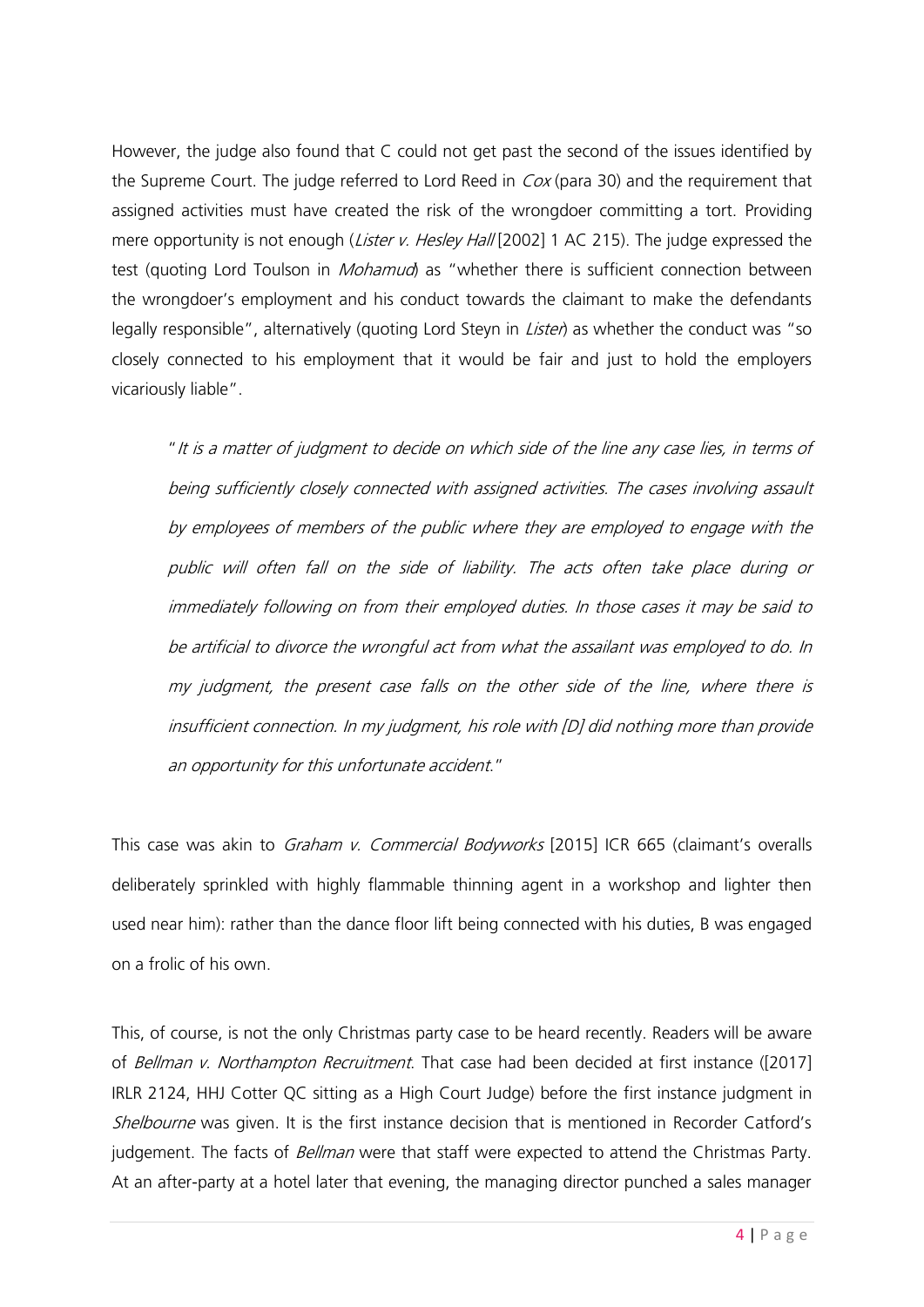in a dispute about work. HHJ Cotter QC found that the employer was not vicariously liable for the punch. That decision was overturned by the Court of Appeal at [2018] EWCA Civ 2214. The essential part of the Court of Appeal decision is that the "field of activity" of the managing director was almost unrestricted, and the punch was an assertion of his authority, thus sufficiently connected with the field of activity entrusted to him.

# The appeal

On appeal it was argued that B's field of activity should be cast wide. It was contended by C that the relevant field of activities on the night in question was "to interact with fellow partygoers in alcohol-infused revelry, leading to the setting aside of the ordinary boundaries of social interaction; all of which was authorised by [D] since it stood to gain from the enhancement of its employee's morale." Lane J observed that "In this scenario, it is the employer's self-interest in organising the office or works Christmas party that is key. In it, the employees are invited by the employer into an environment where alcohol will encourage them to greater intimacy, with resulting risk of injury, for which the employer will be liable."

Lane J considered that this was going too far:- "I do not consider that this description of the average office or works Christmas party is one that the archetypal reasonable person would recognise as representing reality." The party was voluntary and was in no real sense connected with the work that B was engaged to do. It was noted that in *Bellman* the Court of Appeal had not considered that the fact that the employer put on a Christmas party that led to a (voluntary) late-night drinking session was sufficient to impose vicarious liability. Rather it was the managing director's control of proceedings in relation to what he perceived to be a challenge to his authority as managing director which made the company vicariously liable for his actions.

#### **Where next?**

In Various Claimants v Catholic Child Welfare Society [2013]2 AC 1 at Lord Phillips said at [19] that "The law of vicarious liability is on the move". In Cox (above) at [1] Lord Reed said that "It has not yet come to a stop", but in *Mohamud* (above) at [56] Lord Dyson said that "*there is no* need for the law governing the circumstances in which an employer should be held vicariously liable for a tort committed by his employee to be on the move".

Shelbourne is a case of a tort committed by a quasi-employee. According to Lord Dyson there is no need for the law of vicarious liability in such context to change. *Shelbourne* shows that there **is** (as there always was) a line. For an employer to be vicariously liable for a wrong it will not suffice for a claimant merely to show some connection between the wrongdoer/wrong and